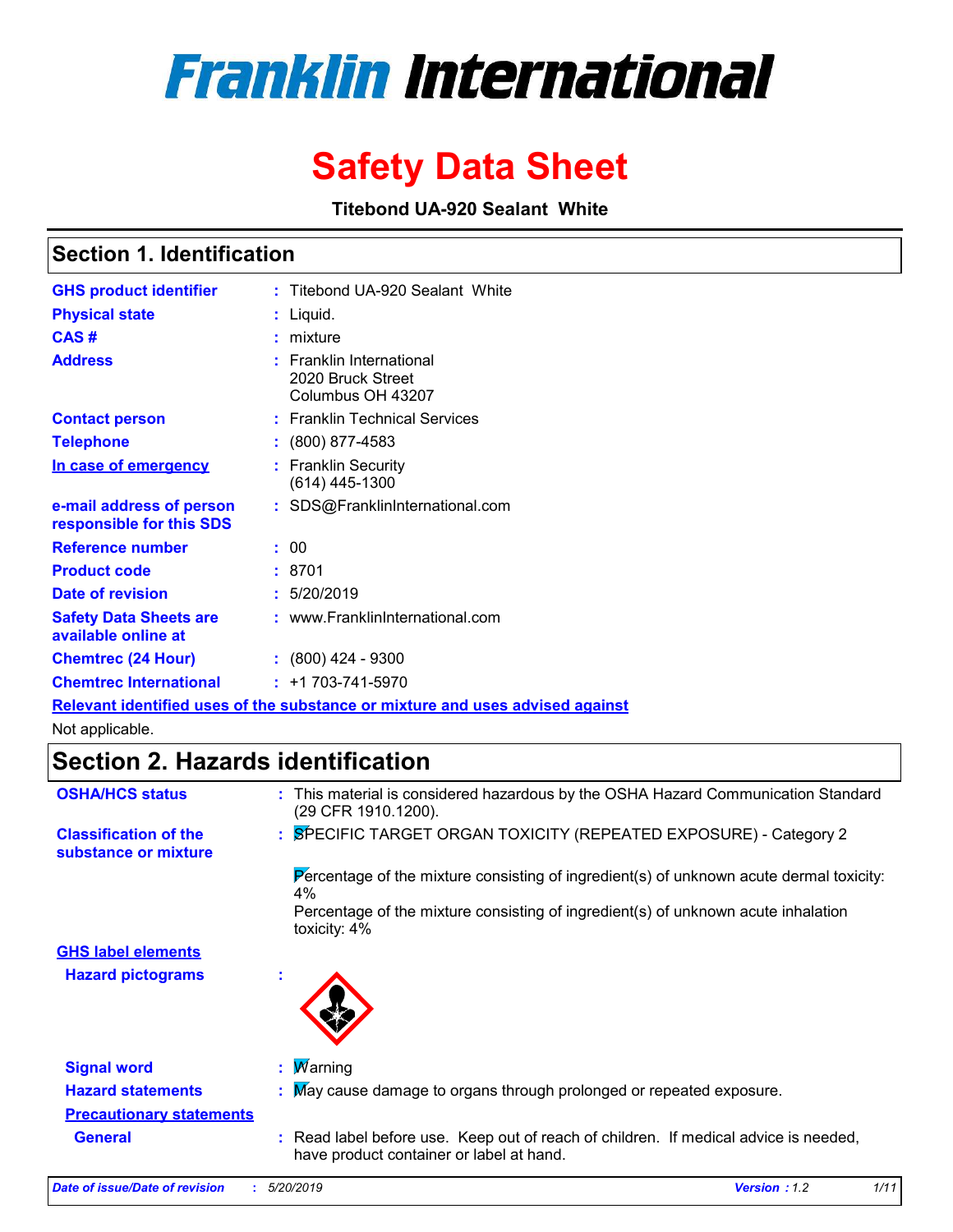### **Section 2. Hazards identification**

| <b>Prevention</b>                          | $\frac{1}{20}$ not breathe vapor.                                                                                      |
|--------------------------------------------|------------------------------------------------------------------------------------------------------------------------|
| <b>Response</b>                            | : Cet medical attention if you feel unwell.                                                                            |
| <b>Storage</b>                             | : Mot applicable.                                                                                                      |
| <b>Disposal</b>                            | : Dispose of contents and container in accordance with all local, regional, national and<br>international regulations. |
| <b>Supplemental label</b><br>elements      | : Avoid contact with skin and clothing. Wash thoroughly after handling.                                                |
| <b>Hazards not otherwise</b><br>classified | : Prolonged or repeated contact may dry skin and cause irritation.                                                     |

### **Section 3. Composition/information on ingredients**

| <b>Substance/mixture</b> | Mixture |               |                   |
|--------------------------|---------|---------------|-------------------|
| Ingredient name          |         | $\frac{9}{6}$ | <b>CAS number</b> |
| <b>E</b> thanediol       |         | ≤5            | $107 - 21 - 1$    |

Any concentration shown as a range is to protect confidentiality or is due to batch variation.

**There are no additional ingredients present which, within the current knowledge of the supplier and in the concentrations applicable, are classified as hazardous to health or the environment and hence require reporting in this section.**

**Occupational exposure limits, if available, are listed in Section 8.**

### **Section 4. First aid measures**

#### **Description of necessary first aid measures**

| <b>Eye contact</b>                                 |  | : Immediately flush eyes with plenty of water, occasionally lifting the upper and lower<br>eyelids. Check for and remove any contact lenses. Continue to rinse for at least 10<br>minutes. Get medical attention.                                                                                                                                                                                                                                                                                                                                                                                                                                                                                                                                                                                                               |  |
|----------------------------------------------------|--|---------------------------------------------------------------------------------------------------------------------------------------------------------------------------------------------------------------------------------------------------------------------------------------------------------------------------------------------------------------------------------------------------------------------------------------------------------------------------------------------------------------------------------------------------------------------------------------------------------------------------------------------------------------------------------------------------------------------------------------------------------------------------------------------------------------------------------|--|
| <b>Inhalation</b>                                  |  | Remove victim to fresh air and keep at rest in a position comfortable for breathing. If<br>not breathing, if breathing is irregular or if respiratory arrest occurs, provide artificial<br>respiration or oxygen by trained personnel. It may be dangerous to the person providing<br>aid to give mouth-to-mouth resuscitation. Get medical attention following exposure or if<br>feeling unwell. If unconscious, place in recovery position and get medical attention<br>immediately. Maintain an open airway. Loosen tight clothing such as a collar, tie, belt<br>or waistband.                                                                                                                                                                                                                                              |  |
| <b>Skin contact</b>                                |  | : Mash skin thoroughly with soap and water or use recognized skin cleanser. Remove<br>contaminated clothing and shoes. Continue to rinse for at least 10 minutes. Get<br>medical attention following exposure or if feeling unwell. Wash clothing before reuse.<br>Clean shoes thoroughly before reuse.                                                                                                                                                                                                                                                                                                                                                                                                                                                                                                                         |  |
| <b>Ingestion</b>                                   |  | : $\overline{M}$ ash out mouth with water. Remove dentures if any. Remove victim to fresh air and<br>keep at rest in a position comfortable for breathing. If material has been swallowed and<br>the exposed person is conscious, give small quantities of water to drink. Stop if the<br>exposed person feels sick as vomiting may be dangerous. Do not induce vomiting<br>unless directed to do so by medical personnel. If vomiting occurs, the head should be<br>kept low so that vomit does not enter the lungs. Get medical attention following<br>exposure or if feeling unwell. Never give anything by mouth to an unconscious person.<br>If unconscious, place in recovery position and get medical attention immediately.<br>Maintain an open airway. Loosen tight clothing such as a collar, tie, belt or waistband. |  |
| Most important symptoms/effects, acute and delayed |  |                                                                                                                                                                                                                                                                                                                                                                                                                                                                                                                                                                                                                                                                                                                                                                                                                                 |  |
| <b>Potential acute health effects</b>              |  |                                                                                                                                                                                                                                                                                                                                                                                                                                                                                                                                                                                                                                                                                                                                                                                                                                 |  |
| <b>Eye contact</b>                                 |  | : This product may irritate eyes upon contact.                                                                                                                                                                                                                                                                                                                                                                                                                                                                                                                                                                                                                                                                                                                                                                                  |  |
| <b>Inhalation</b>                                  |  | : No known significant effects or critical hazards.                                                                                                                                                                                                                                                                                                                                                                                                                                                                                                                                                                                                                                                                                                                                                                             |  |
| <b>Skin contact</b>                                |  | : Defatting to the skin. May cause skin dryness and irritation.                                                                                                                                                                                                                                                                                                                                                                                                                                                                                                                                                                                                                                                                                                                                                                 |  |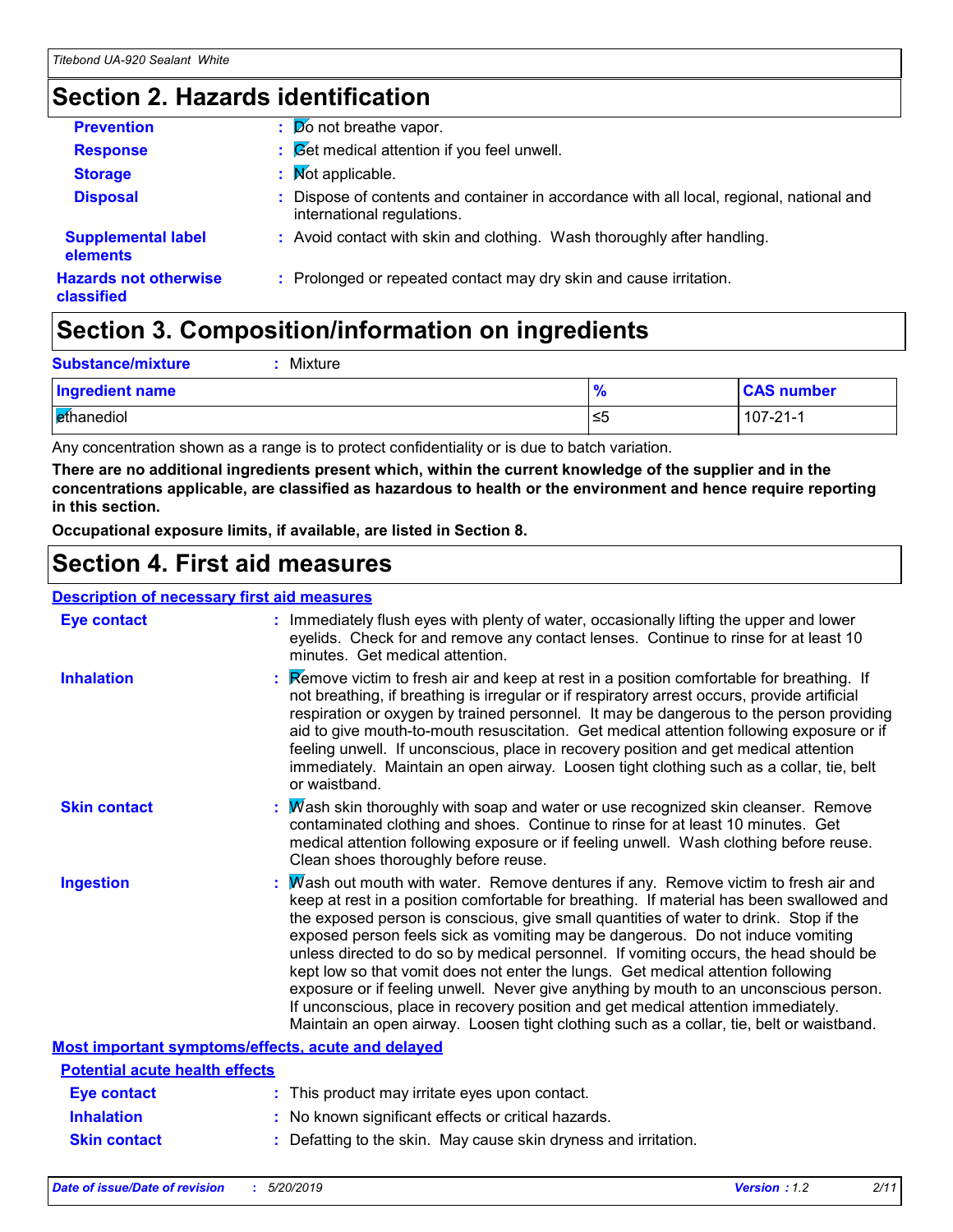### **Section 4. First aid measures**

| <b>Ingestion</b>                                                                     | : No known significant effects or critical hazards.                                                                                                                         |  |
|--------------------------------------------------------------------------------------|-----------------------------------------------------------------------------------------------------------------------------------------------------------------------------|--|
| <b>Over-exposure signs/symptoms</b>                                                  |                                                                                                                                                                             |  |
| Eye contact                                                                          | : No specific data.                                                                                                                                                         |  |
| <b>Inhalation</b>                                                                    | : No specific data.                                                                                                                                                         |  |
| <b>Skin contact</b>                                                                  | : Adverse symptoms may include the following:<br>irritation<br>dryness<br>cracking                                                                                          |  |
| <b>Ingestion</b>                                                                     | : No specific data.                                                                                                                                                         |  |
| Indication of immediate medical attention and special treatment needed, if necessary |                                                                                                                                                                             |  |
| <b>Notes to physician</b>                                                            | : Treat symptomatically. Contact poison treatment specialist immediately if large<br>quantities have been ingested or inhaled.                                              |  |
| <b>Specific treatments</b>                                                           | : No specific treatment.                                                                                                                                                    |  |
| <b>Protection of first-aiders</b>                                                    | Mo action shall be taken involving any personal risk or without suitable training. It may<br>be dangerous to the person providing aid to give mouth-to-mouth resuscitation. |  |

### **See toxicological information (Section 11)**

### **Section 5. Fire-fighting measures**

| <b>Extinguishing media</b>                               |                                                                                                                                                                                                     |
|----------------------------------------------------------|-----------------------------------------------------------------------------------------------------------------------------------------------------------------------------------------------------|
| <b>Suitable extinguishing</b><br>media                   | : Use an extinguishing agent suitable for the surrounding fire.                                                                                                                                     |
| <b>Unsuitable extinguishing</b><br>media                 | : None known.                                                                                                                                                                                       |
| <b>Specific hazards arising</b><br>from the chemical     | : In a fire or if heated, a pressure increase will occur and the container may burst.                                                                                                               |
| <b>Hazardous thermal</b><br>decomposition products       | Decomposition products may include the following materials:<br>carbon dioxide<br>carbon monoxide                                                                                                    |
| <b>Special protective actions</b><br>for fire-fighters   | : Promptly isolate the scene by removing all persons from the vicinity of the incident if<br>there is a fire. No action shall be taken involving any personal risk or without suitable<br>training. |
| <b>Special protective</b><br>equipment for fire-fighters | Fire-fighters should wear appropriate protective equipment and self-contained breathing<br>apparatus (SCBA) with a full face-piece operated in positive pressure mode.                              |

### **Section 6. Accidental release measures**

| Personal precautions, protective equipment and emergency procedures |  |                                                                                                                                                                                                                                                                                                                                                                                                                  |  |
|---------------------------------------------------------------------|--|------------------------------------------------------------------------------------------------------------------------------------------------------------------------------------------------------------------------------------------------------------------------------------------------------------------------------------------------------------------------------------------------------------------|--|
| For non-emergency<br>personnel                                      |  | : No action shall be taken involving any personal risk or without suitable training.<br>Evacuate surrounding areas. Keep unnecessary and unprotected personnel from<br>entering. Do not touch or walk through spilled material. Avoid breathing vapor or mist.<br>Provide adequate ventilation. Wear appropriate respirator when ventilation is<br>inadequate. Put on appropriate personal protective equipment. |  |
| For emergency responders :                                          |  | If specialized clothing is required to deal with the spillage, take note of any information in<br>Section 8 on suitable and unsuitable materials. See also the information in "For non-<br>emergency personnel".                                                                                                                                                                                                 |  |
| <b>Environmental precautions</b>                                    |  | : Avoid dispersal of spilled material and runoff and contact with soil, waterways, drains<br>and sewers. Inform the relevant authorities if the product has caused environmental<br>pollution (sewers, waterways, soil or air).                                                                                                                                                                                  |  |
| <b>Methods and materials for containment and cleaning up</b>        |  |                                                                                                                                                                                                                                                                                                                                                                                                                  |  |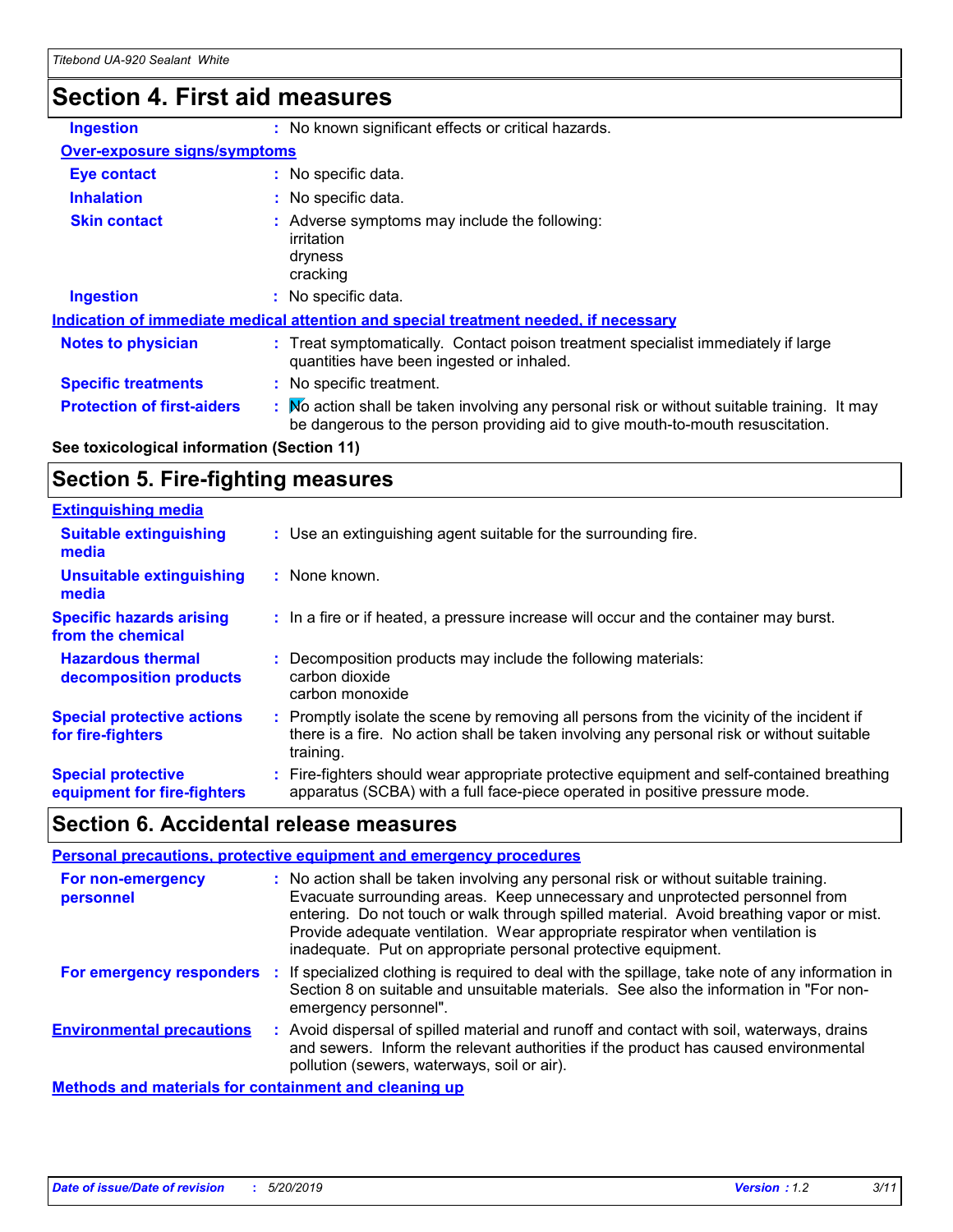### **Section 6. Accidental release measures**

| <b>Small spill</b> | : Stop leak if without risk. Move containers from spill area. Dilute with water and mop up<br>if water-soluble. Alternatively, or if water-insoluble, absorb with an inert dry material and<br>place in an appropriate waste disposal container. Dispose of via a licensed waste<br>disposal contractor.                                                                                                                                                                                                                                                                                                                                                                                                     |
|--------------------|--------------------------------------------------------------------------------------------------------------------------------------------------------------------------------------------------------------------------------------------------------------------------------------------------------------------------------------------------------------------------------------------------------------------------------------------------------------------------------------------------------------------------------------------------------------------------------------------------------------------------------------------------------------------------------------------------------------|
| Large spill        | : Stop leak if without risk. Move containers from spill area. Approach release from<br>upwind. Prevent entry into sewers, water courses, basements or confined areas. Wash<br>spillages into an effluent treatment plant or proceed as follows. Contain and collect<br>spillage with non-combustible, absorbent material e.g. sand, earth, vermiculite or<br>diatomaceous earth and place in container for disposal according to local regulations<br>(see Section 13). Dispose of via a licensed waste disposal contractor. Contaminated<br>absorbent material may pose the same hazard as the spilled product. Note: see<br>Section 1 for emergency contact information and Section 13 for waste disposal. |

### **Section 7. Handling and storage**

#### **Advice on general occupational hygiene Conditions for safe storage, including any incompatibilities** Eating, drinking and smoking should be prohibited in areas where this material is **:** handled, stored and processed. Workers should wash hands and face before eating, drinking and smoking. Remove contaminated clothing and protective equipment before entering eating areas. See also Section 8 for additional information on hygiene measures. Store between the following temperatures: 10 to 32.222°C (50 to 90°F). Store in **:** accordance with local regulations. Store in original container protected from direct sunlight in a dry, cool and well-ventilated area, away from incompatible materials (see Section 10) and food and drink. Keep container tightly closed and sealed until ready for use. Containers that have been opened must be carefully resealed and kept upright to prevent leakage. Do not store in unlabeled containers. Use appropriate containment to avoid environmental contamination. See Section 10 for incompatible materials before handling or use. **Protective measures : Put on appropriate personal protective equipment (see Section 8). Do not breathe <b>Protestian** vapor or mist. Do not ingest. Avoid contact with eyes, skin and clothing. Keep in the original container or an approved alternative made from a compatible material, kept tightly closed when not in use. Empty containers retain product residue and can be hazardous. Do not reuse container. **Precautions for safe handling**

### **Section 8. Exposure controls/personal protection**

#### **Control parameters**

#### **Occupational exposure limits**

| <b>Ingredient name</b>                            | <b>Exposure limits</b>                                                                                                                                                                                                                                                                                                          |
|---------------------------------------------------|---------------------------------------------------------------------------------------------------------------------------------------------------------------------------------------------------------------------------------------------------------------------------------------------------------------------------------|
| ethanediol                                        | OSHA PEL 1989 (United States, 3/1989).<br>CEIL: 50 ppm<br>CEIL: 125 mg/m <sup>3</sup><br>ACGIH TLV (United States, 3/2018).<br>STEL: 10 mg/m <sup>3</sup> 15 minutes. Form: Inhalable fraction. Aerosol only.<br>STEL: 50 ppm 15 minutes. Form: Vapor fraction<br>TWA: 25 ppm 8 hours. Form: Vapor fraction                     |
| <b>Appropriate engineering</b><br><b>controls</b> | : If user operations generate dust, fumes, gas, vapor or mist, use process enclosures,<br>local exhaust ventilation or other engineering controls to keep worker exposure to<br>airborne contaminants below any recommended or statutory limits.                                                                                |
| <b>Environmental exposure</b><br><b>controls</b>  | : Emissions from ventilation or work process equipment should be checked to ensure<br>they comply with the requirements of environmental protection legislation. In some<br>cases, fume scrubbers, filters or engineering modifications to the process equipment<br>will be necessary to reduce emissions to acceptable levels. |
| <b>Individual protection measures</b>             |                                                                                                                                                                                                                                                                                                                                 |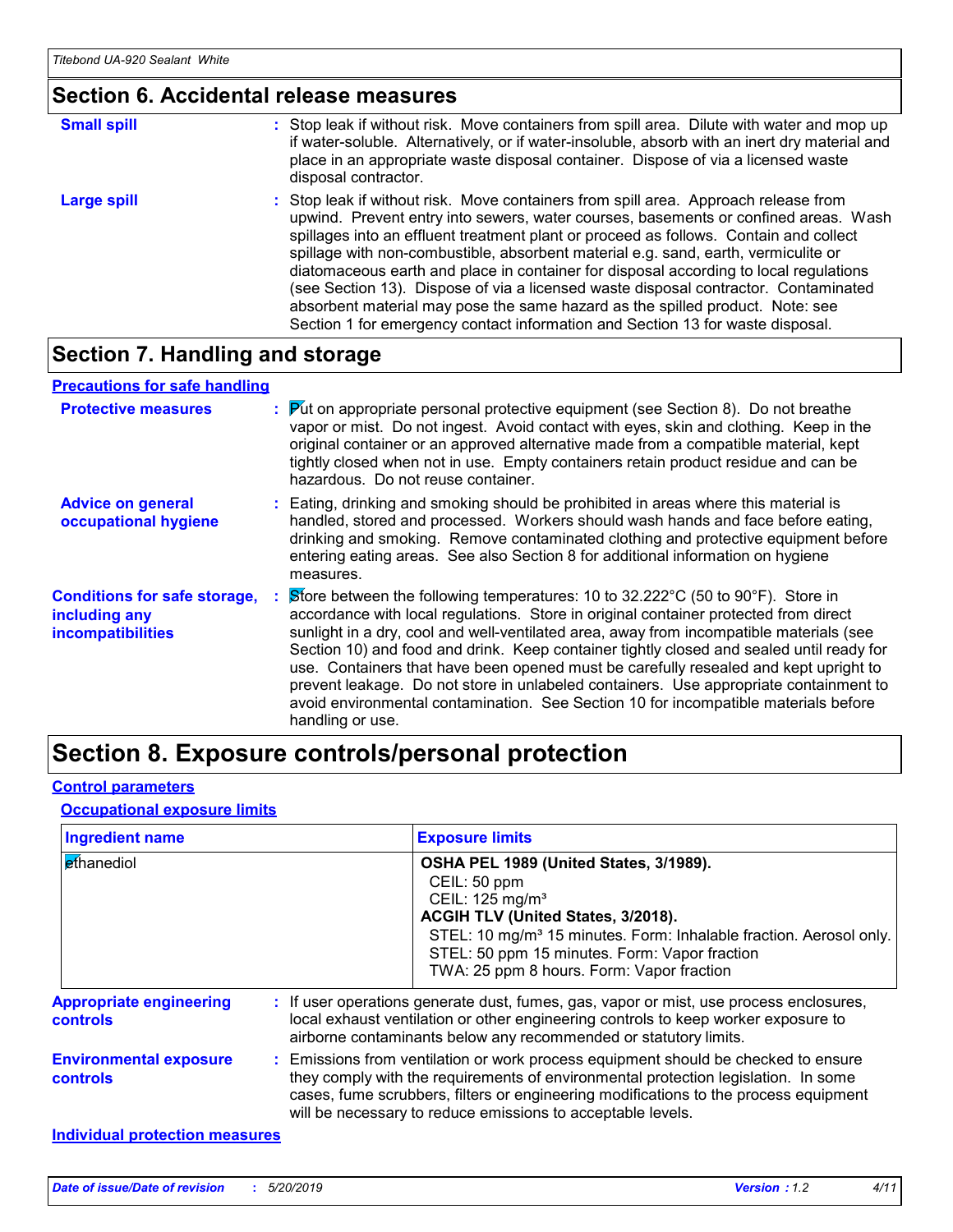### **Section 8. Exposure controls/personal protection**

| <b>Hygiene measures</b>       | : Wash hands, forearms and face thoroughly after handling chemical products, before<br>eating, smoking and using the lavatory and at the end of the working period.<br>Appropriate techniques should be used to remove potentially contaminated clothing.<br>Wash contaminated clothing before reusing. Ensure that eyewash stations and safety<br>showers are close to the workstation location.                                                                                                                                                                                                                      |
|-------------------------------|------------------------------------------------------------------------------------------------------------------------------------------------------------------------------------------------------------------------------------------------------------------------------------------------------------------------------------------------------------------------------------------------------------------------------------------------------------------------------------------------------------------------------------------------------------------------------------------------------------------------|
| <b>Eye/face protection</b>    | : Safety eyewear complying with an approved standard should be used when a risk<br>assessment indicates this is necessary to avoid exposure to liquid splashes, mists,<br>gases or dusts. If contact is possible, the following protection should be worn, unless<br>the assessment indicates a higher degree of protection: safety glasses with side-<br>shields.                                                                                                                                                                                                                                                     |
| <b>Skin protection</b>        |                                                                                                                                                                                                                                                                                                                                                                                                                                                                                                                                                                                                                        |
| <b>Hand protection</b>        | : Chemical-resistant, impervious gloves complying with an approved standard should be<br>worn at all times when handling chemical products if a risk assessment indicates this is<br>necessary. Considering the parameters specified by the glove manufacturer, check<br>during use that the gloves are still retaining their protective properties. It should be<br>noted that the time to breakthrough for any glove material may be different for different<br>glove manufacturers. In the case of mixtures, consisting of several substances, the<br>protection time of the gloves cannot be accurately estimated. |
| <b>Body protection</b>        | : Personal protective equipment for the body should be selected based on the task being<br>performed and the risks involved and should be approved by a specialist before<br>handling this product.                                                                                                                                                                                                                                                                                                                                                                                                                    |
| <b>Other skin protection</b>  | : Appropriate footwear and any additional skin protection measures should be selected<br>based on the task being performed and the risks involved and should be approved by a<br>specialist before handling this product.                                                                                                                                                                                                                                                                                                                                                                                              |
| <b>Respiratory protection</b> | : Based on the hazard and potential for exposure, select a respirator that meets the<br>appropriate standard or certification. Respirators must be used according to a<br>respiratory protection program to ensure proper fitting, training, and other important<br>aspects of use.                                                                                                                                                                                                                                                                                                                                    |

### **Section 9. Physical and chemical properties**

| <b>Appearance</b>                                 |                                                               |
|---------------------------------------------------|---------------------------------------------------------------|
| <b>Physical state</b>                             | : Liquid. [Paste.]                                            |
| <b>Color</b>                                      | : White.                                                      |
| Odor                                              | : Acrylic. [Slight]                                           |
| <b>Odor threshold</b>                             | : Not available.                                              |
| pH                                                | $\frac{1}{2}$ 7.5 to 8.5                                      |
| <b>Melting point</b>                              | : <0°C (<32°F)                                                |
| <b>Boiling point</b>                              | : >93.333°C (>200°F)                                          |
| <b>Flash point</b>                                | : Not applicable.                                             |
| <b>Evaporation rate</b>                           | $\frac{1}{5}$ $\sqrt{1}$ (butyl acetate = 1)                  |
| <b>Flammability (solid, gas)</b>                  | : Not available.                                              |
| Lower and upper explosive<br>(flammable) limits   | : Not available.                                              |
| <b>VOC (less water, less)</b><br>exempt solvents) | $: 50$ g/l                                                    |
| <b>Volatility</b>                                 | $\frac{1}{25\%}$ (v/v), 31% (w/w)                             |
| <b>Vapor pressure</b>                             | $\frac{2}{3}$ kPa (17 mm Hg) [room temperature]               |
| <b>Vapor density</b>                              | : $>1$ [Air = 1]                                              |
| <b>Relative density</b>                           | $\mathbf{1} \mathbf{2}$ 16                                    |
| <b>Solubility</b>                                 | Soluble in the following materials: cold water and hot water. |
| <b>Solubility in water</b>                        | : Not available.                                              |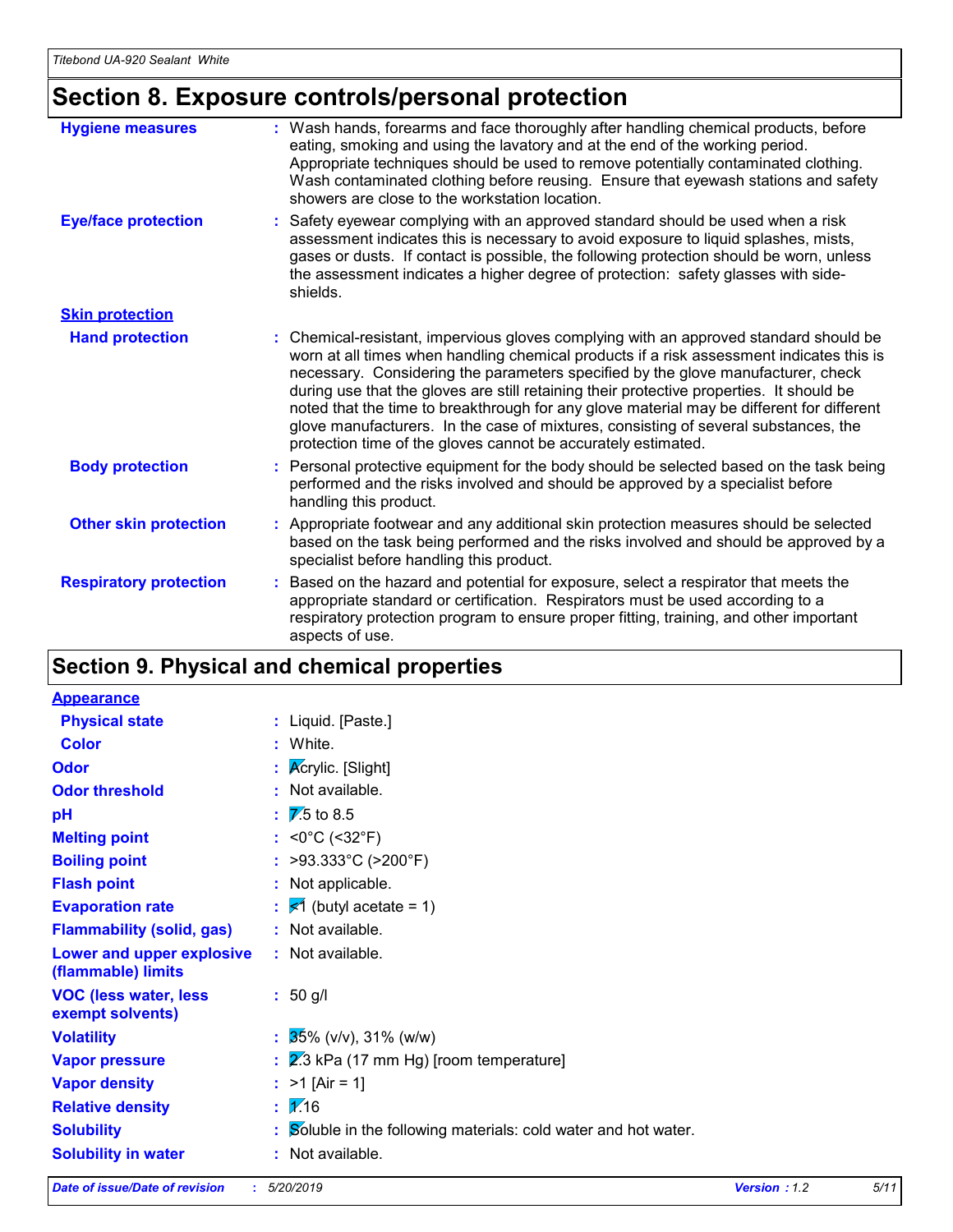### **Section 9. Physical and chemical properties**

| <b>Partition coefficient: n-</b><br>octanol/water | : Not available. |  |
|---------------------------------------------------|------------------|--|
| <b>Auto-ignition temperature</b>                  | : Not available. |  |
| <b>Decomposition temperature</b>                  | : Not available. |  |
| <b>Viscosity</b>                                  | : Not available. |  |

### **Section 10. Stability and reactivity**

| : No specific test data related to reactivity available for this product or its ingredients.                  |
|---------------------------------------------------------------------------------------------------------------|
| : The product is stable.                                                                                      |
| : Under normal conditions of storage and use, hazardous reactions will not occur.                             |
| : No specific data.                                                                                           |
| : No specific data.                                                                                           |
| Under normal conditions of storage and use, hazardous decomposition products should<br>t.<br>not be produced. |
|                                                                                                               |

### **Section 11. Toxicological information**

#### **Information on toxicological effects**

#### **Acute toxicity**

| <b>Product/ingredient name</b> | <b>Result</b>                             | <b>Species</b> | <b>Dose</b>                        | <b>Exposure</b> |
|--------------------------------|-------------------------------------------|----------------|------------------------------------|-----------------|
| <b>l</b> ethanediol            | <b>LC50 Inhalation Vapor</b><br>LD50 Oral | Rat<br>Rat     | $10.92 \text{ mg/l}$<br>4700 mg/kg | 4 hours         |

#### **Irritation/Corrosion**

| <b>Product/ingredient name</b> | <b>Result</b>            | <b>Species</b> | <b>Score</b>             | <b>Exposure</b>                   | <b>Observation</b>       |
|--------------------------------|--------------------------|----------------|--------------------------|-----------------------------------|--------------------------|
| ethanediol                     | Eyes - Mild irritant     | Rabbit         | $\overline{\phantom{0}}$ | <b>24 hours 500</b><br>milligrams | $\sim$                   |
|                                | Eyes - Mild irritant     | Rabbit         |                          | 1 hours 100<br>milligrams         | $\overline{\phantom{a}}$ |
|                                | Eyes - Moderate irritant | Rabbit         | $\overline{\phantom{0}}$ | 6 hours 1440<br>milligrams        |                          |
|                                | Skin - Mild irritant     | Rabbit         |                          | 555<br>milligrams                 | ۰                        |

### **Conclusion/Summary**

**Skin :** Prolonged or repeated contact can defat the skin and lead to irritation, cracking and/or dermatitis.

**Eyes :** This product may irritate eyes upon contact.

**Respiratory :** May cause respiratory irritation.

#### **Sensitization**

Not available.

### **Conclusion/Summary**

**Skin :** May cause allergic reactions in certain individuals.

#### **Mutagenicity**

Not available.

#### **Carcinogenicity**

Not available.

#### **Reproductive toxicity**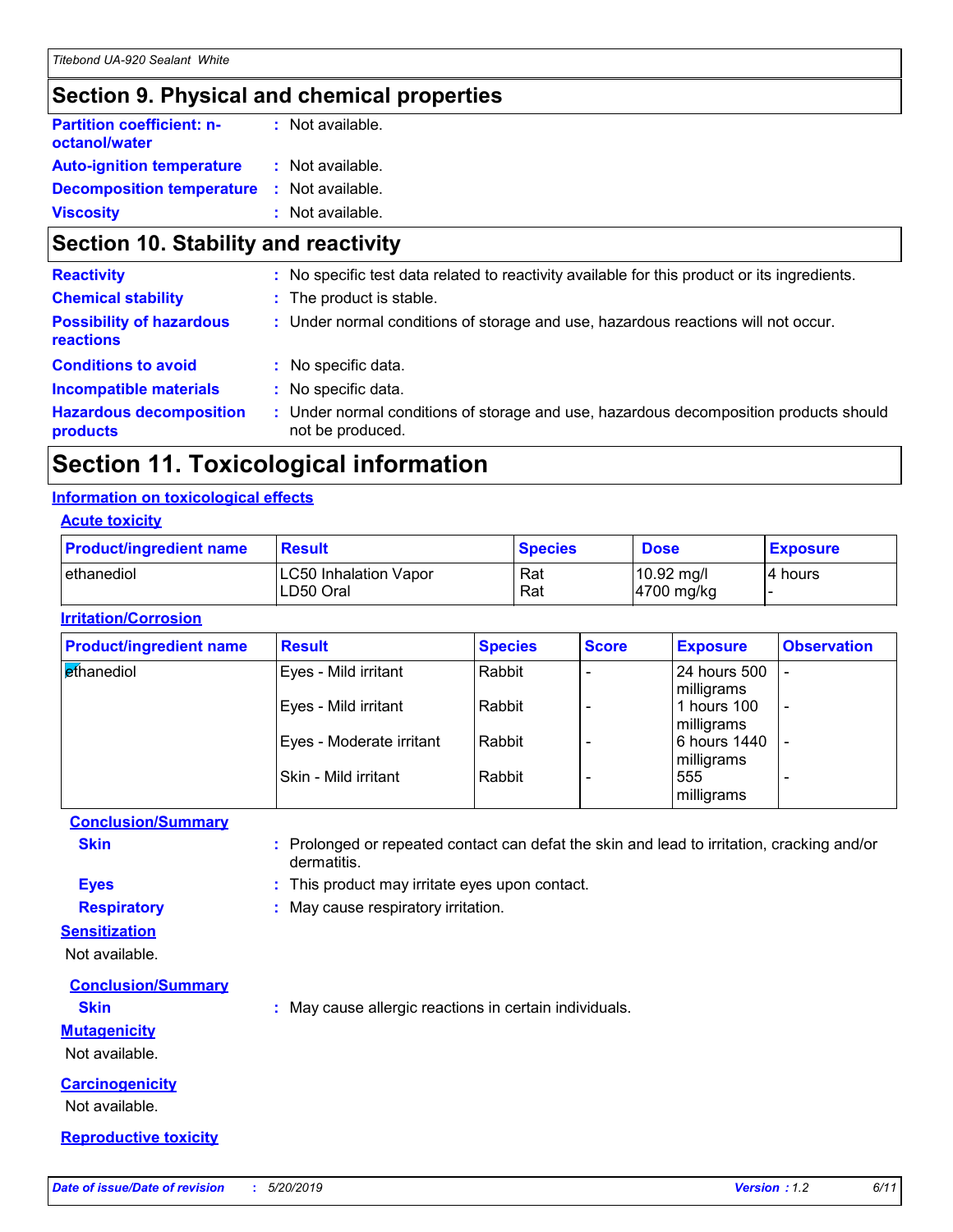### **Section 11. Toxicological information**

Not available.

### **Teratogenicity**

Not available.

### **Specific target organ toxicity (single exposure)**

| <b>Name</b>                     | <b>Category</b> | <b>Route of</b><br><b>exposure</b> | <b>Target organs</b>                                            |
|---------------------------------|-----------------|------------------------------------|-----------------------------------------------------------------|
| <b><i><u>et</u>hanediol</i></b> | Category 1      | Oral                               | blood, central<br>nervous system<br>(CNS), kidneys and<br>liver |

#### **Specific target organ toxicity (repeated exposure)**

| <b>Name</b>                          | <b>Category</b> | <b>Route of</b><br><b>exposure</b> | <b>Target organs</b> |
|--------------------------------------|-----------------|------------------------------------|----------------------|
| <b>Titebond UA-920 Sealant White</b> | Category 2      | Not determined                     | Not determined       |
| ethanediol                           | Category 2      | Oral                               | kidnevs              |

Not available.

| <b>Information on the likely</b><br>routes of exposure | : Routes of entry anticipated: Oral, Dermal, Inhalation.                                                                                                                   |
|--------------------------------------------------------|----------------------------------------------------------------------------------------------------------------------------------------------------------------------------|
| <b>Potential acute health effects</b>                  |                                                                                                                                                                            |
| <b>Eye contact</b>                                     | : This product may irritate eyes upon contact.                                                                                                                             |
| <b>Inhalation</b>                                      | : No known significant effects or critical hazards.                                                                                                                        |
| <b>Skin contact</b>                                    | Defatting to the skin. May cause skin dryness and irritation.                                                                                                              |
| <b>Ingestion</b>                                       | : No known significant effects or critical hazards.                                                                                                                        |
|                                                        | Symptoms related to the physical, chemical and toxicological characteristics                                                                                               |
| <b>Eye contact</b>                                     | : No specific data.                                                                                                                                                        |
| <b>Inhalation</b>                                      | : No specific data.                                                                                                                                                        |
| <b>Skin contact</b>                                    | : Adverse symptoms may include the following:<br>irritation<br>dryness<br>cracking                                                                                         |
| <b>Ingestion</b>                                       | : No specific data.                                                                                                                                                        |
|                                                        | Delayed and immediate effects and also chronic effects from short and long term exposure                                                                                   |
| <b>Short term exposure</b>                             |                                                                                                                                                                            |
| <b>Potential immediate</b><br>effects                  | : Not available.                                                                                                                                                           |
| <b>Potential delayed effects</b>                       | : Not available.                                                                                                                                                           |
| <b>Long term exposure</b>                              |                                                                                                                                                                            |
| <b>Potential immediate</b><br>effects                  | : Not available.                                                                                                                                                           |
| <b>Potential delayed effects</b>                       | : Not available.                                                                                                                                                           |
| <b>Potential chronic health effects</b>                |                                                                                                                                                                            |
| Not available.                                         |                                                                                                                                                                            |
| <b>Conclusion/Summary</b>                              | : May cause allergic reactions in certain individuals.                                                                                                                     |
| <b>General</b>                                         | May cause damage to organs through prolonged or repeated exposure. Prolonged or<br>repeated contact can defat the skin and lead to irritation, cracking and/or dermatitis. |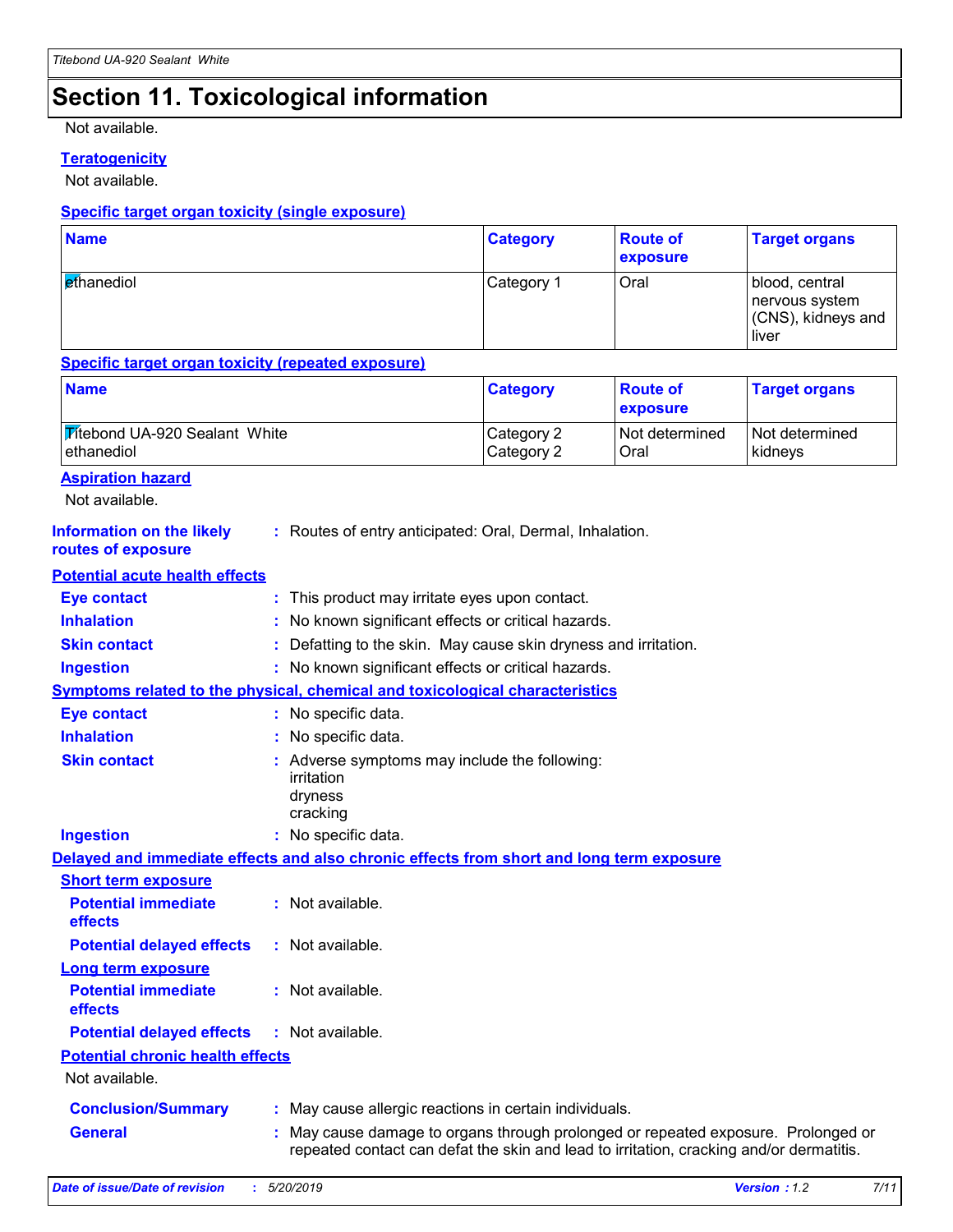### **Section 11. Toxicological information**

| <b>Carcinogenicity</b>       | : Mo known significant effects or critical hazards. |
|------------------------------|-----------------------------------------------------|
| <b>Mutagenicity</b>          | : No known significant effects or critical hazards. |
| <b>Teratogenicity</b>        | : No known significant effects or critical hazards. |
| <b>Developmental effects</b> | : No known significant effects or critical hazards. |
| <b>Fertility effects</b>     | : No known significant effects or critical hazards. |

**Numerical measures of toxicity**

#### **Acute toxicity estimates**

Not available.

### **Section 12. Ecological information**

#### **Toxicity**

| <b>Product/ingredient name</b> | <b>Result</b>                        | <b>Species</b>                                | <b>Exposure</b> |
|--------------------------------|--------------------------------------|-----------------------------------------------|-----------------|
| ethanediol                     | Acute EC50 10940 mg/l                | Algae - Selenastrum<br>capriocornutum         | 96 hours        |
|                                | Acute LC50 6900000 µg/l Fresh water  | Crustaceans - Ceriodaphnia<br>dubia - Neonate | 48 hours        |
|                                | Acute LC50 41000000 µg/l Fresh water | Daphnia - Daphnia magna -<br>l Neonate        | 48 hours        |
|                                | Acute LC50 8050000 µg/l Fresh water  | <b>Fish - Pimephales promelas</b>             | 96 hours        |
|                                | Chronic NOEC 10000 mg/l              | Algae - Selenastrum<br>capriocornutum         | 96 hours        |

#### **Persistence and degradability**

| <b>Product/ingredient name</b> | <b>Aquatic half-life</b> | <b>Photolysis</b> | Biodegradability |
|--------------------------------|--------------------------|-------------------|------------------|
| ethanediol                     |                          |                   | Readily          |

### **Bioaccumulative potential**

| <b>Product/ingredient name</b> | $LogP_{ow}$ | <b>BCF</b> | <b>Potential</b> |
|--------------------------------|-------------|------------|------------------|
| ethanediol                     | l.36        | 10         | low              |

| <b>Mobility in soil</b> |                             |
|-------------------------|-----------------------------|
|                         | <b>Soil/water partition</b> |

**coefficient (Koc)** 

**:** Not available.

**Other adverse effects** : No known significant effects or critical hazards.

### **Section 13. Disposal considerations**

The generation of waste should be avoided or minimized wherever possible. Disposal of this product, solutions and any by-products should at all times comply with the requirements of environmental protection and waste disposal legislation and any regional local authority requirements. Dispose of surplus and non-recyclable products via a licensed waste disposal contractor. Waste should not be disposed of untreated to the sewer unless fully compliant with the requirements of all authorities with jurisdiction. Waste packaging should be recycled. Incineration or landfill should only be considered when recycling is not feasible. This material and its container must be disposed of in a safe way. Care should be taken when handling emptied containers that have not been cleaned or rinsed out. Empty containers or liners may retain some product residues. Avoid dispersal of spilled material and runoff and contact with soil, waterways, drains and sewers. **Disposal methods :**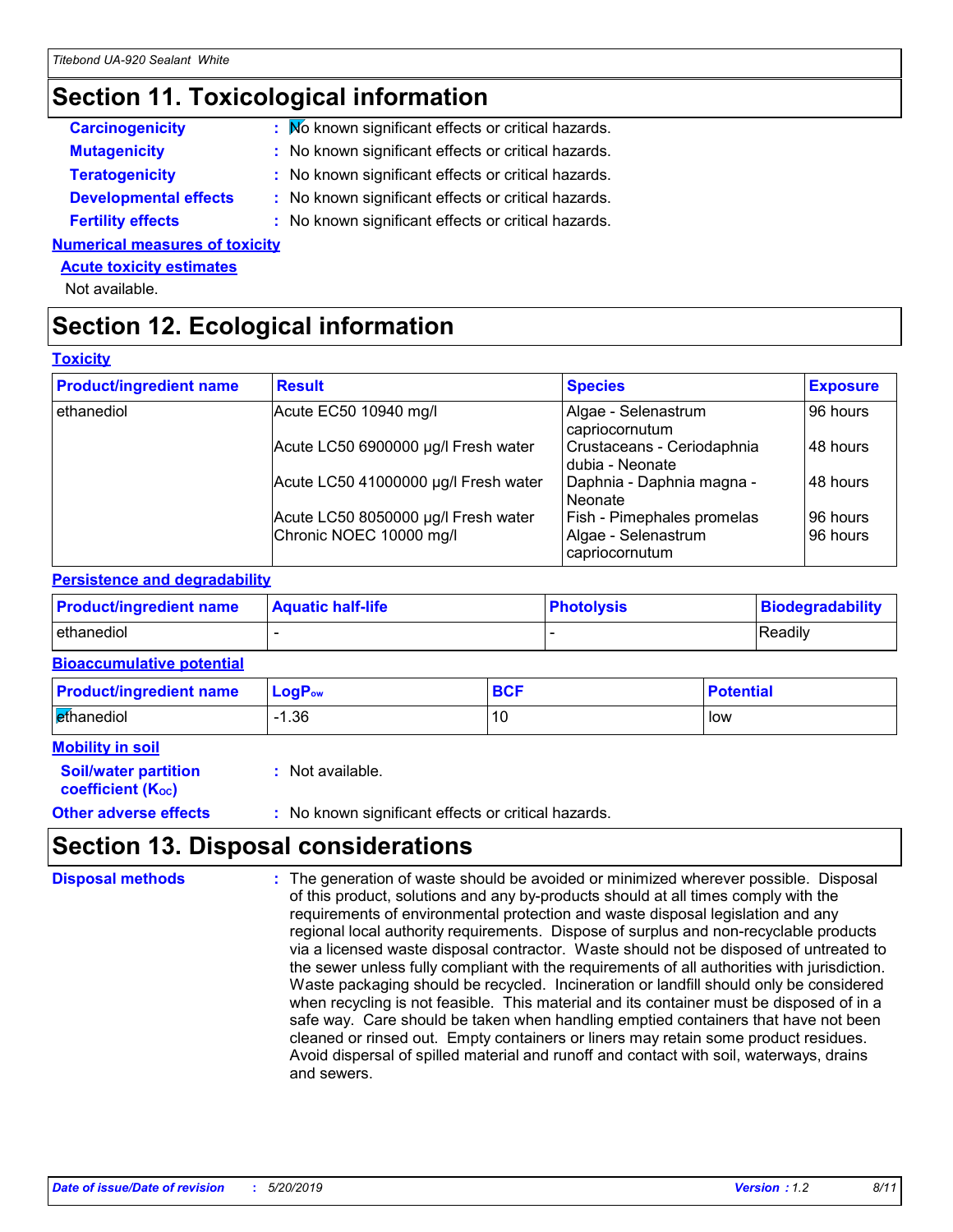### **Section 14. Transport information**

|                                      | <b>DOT</b><br><b>Classification</b> | <b>TDG</b><br><b>Classification</b> | <b>Mexico</b><br><b>Classification</b> | <b>ADR/RID</b>           | <b>IMDG</b>              | <b>IATA</b>    |
|--------------------------------------|-------------------------------------|-------------------------------------|----------------------------------------|--------------------------|--------------------------|----------------|
| <b>UN number</b>                     | Not regulated.                      | Not regulated.                      | Not regulated.                         | Not regulated.           | Not regulated.           | Not regulated. |
| <b>UN proper</b><br>shipping name    |                                     |                                     |                                        |                          |                          |                |
| <b>Transport</b><br>hazard class(es) |                                     |                                     |                                        | $\overline{\phantom{0}}$ | $\overline{\phantom{0}}$ | $\blacksquare$ |
| <b>Packing group</b>                 | $\overline{\phantom{a}}$            |                                     |                                        |                          |                          |                |
| <b>Environmental</b><br>hazards      | No.                                 | No.                                 | No.                                    | No.                      | No.                      | No.            |

### **Section 15. Regulatory information**

### **U.S. Federal regulations**

### **SARA 302/304**

### **Composition/information on ingredients**

No products were found.

**SARA 304 RQ :** Not applicable.

### **SARA 311/312**

**Classification :** SPECIFIC TARGET ORGAN TOXICITY (REPEATED EXPOSURE) - Category 2 HNOC - Defatting irritant

#### **Composition/information on ingredients**

| <b>Name</b> | %  | <b>Classification</b>                                                                                                                                                                                                                                                                                                                        |
|-------------|----|----------------------------------------------------------------------------------------------------------------------------------------------------------------------------------------------------------------------------------------------------------------------------------------------------------------------------------------------|
| ethanediol  | ≤5 | ACUTE TOXICITY (oral) - Category 4<br>SKIN IRRITATION - Category 2<br><b>EYE IRRITATION - Category 2B</b><br>SPECIFIC TARGET ORGAN TOXICITY (SINGLE EXPOSURE)<br>(blood, central nervous system (CNS), kidneys, liver) (oral) -<br>Category 1<br><b>SPECIFIC TARGET ORGAN TOXICITY (REPEATED)</b><br>EXPOSURE) (kidneys) (oral) - Category 2 |

#### **SARA 313**

|                                           | <b>Product name</b> | <b>CAS number</b> | $\frac{9}{6}$ |
|-------------------------------------------|---------------------|-------------------|---------------|
| <b>Form R - Reporting</b><br>requirements | l ethanediol        | $107 - 21 - 1$    | ≤5            |
| <b>Supplier notification</b>              | ethanediol          | $107 - 21 - 1$    | ≤5            |

SARA 313 notifications must not be detached from the SDS and any copying and redistribution of the SDS shall include copying and redistribution of the notice attached to copies of the SDS subsequently redistributed.

#### **State regulations**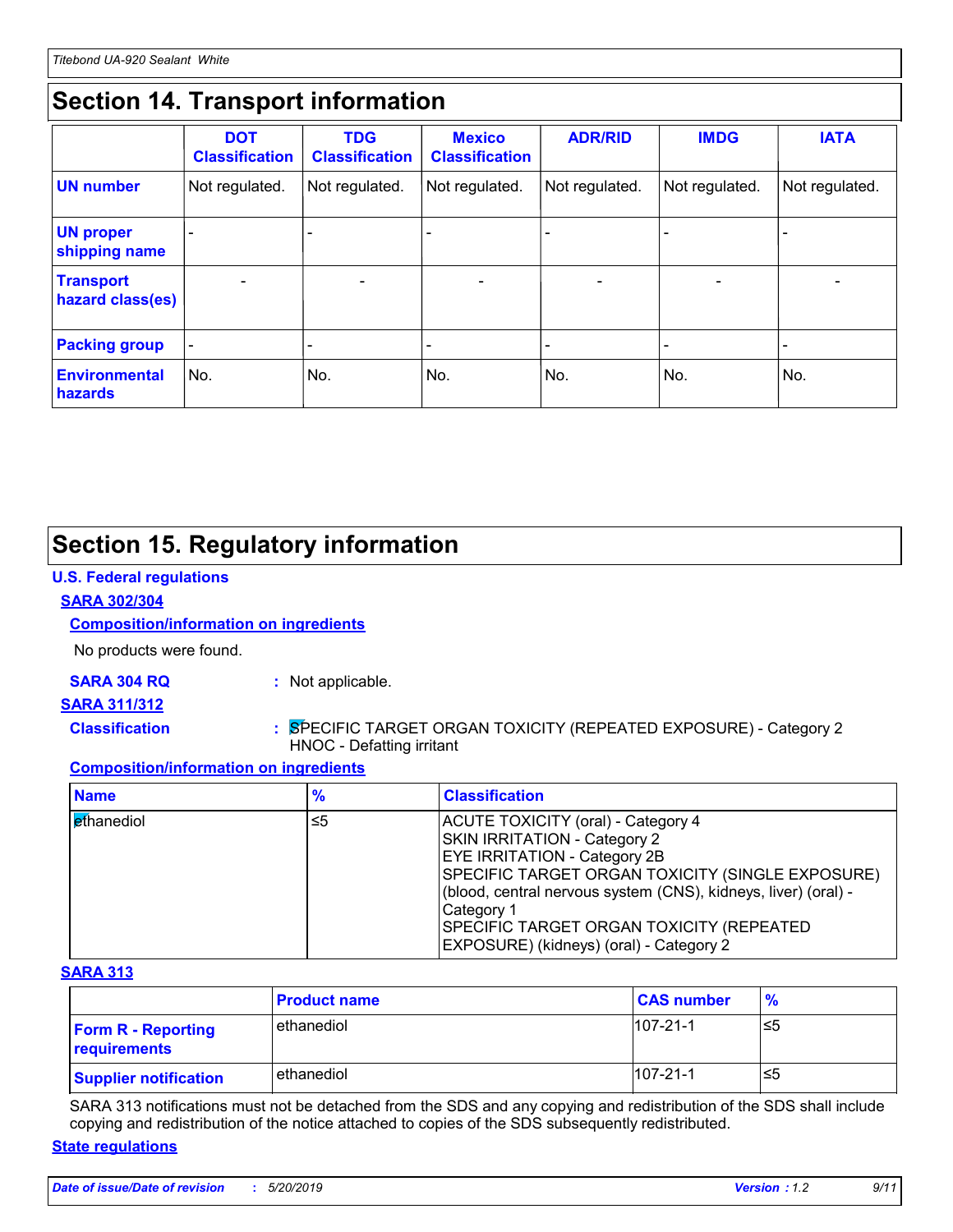### **Section 15. Regulatory information**

| <b>Massachusetts</b> | : The following components are listed: OIL MIST, MINERAL; ETHYLENE GLYCOL;<br>1.2-DIHYDROXYETHANE |
|----------------------|---------------------------------------------------------------------------------------------------|
| <b>New York</b>      | : The following components are listed: Ethylene glycol                                            |
| <b>New Jersey</b>    | : The following components are listed: ETHYLENE GLYCOL; 1,2-ETHANEDIOL                            |

**Pennsylvania :** The following components are listed: 1,2-ETHANEDIOL

### **California Prop. 65**

**A** WARNING: This product can expose you to Ethylene Glycol, which is known to the State of California to cause birth defects or other reproductive harm. For more information go to www.P65Warnings.ca.gov.

| <b>Ingredient name</b> | No significant risk Maximum<br>level | acceptable dosage<br><b>level</b> |  |
|------------------------|--------------------------------------|-----------------------------------|--|
| Ethylene Glycol        |                                      | Yes.                              |  |

### **International regulations**

### **Chemical Weapon Convention List Schedules I, II & III Chemicals** Not listed.

### **Montreal Protocol**

Not listed.

### **Stockholm Convention on Persistent Organic Pollutants**

Not listed.

### **UNECE Aarhus Protocol on POPs and Heavy Metals**

Not listed.

#### **Inventory list**

**United States TSCA 8(b)**

- **China :** All components are listed or exempted.
- **inventory**
- **:** All components are listed or exempted.

### **Section 16. Other information**

**Hazardous Material Information System (U.S.A.)**



**Caution: HMIS® ratings are based on a 0-4 rating scale, with 0 representing minimal hazards or risks, and 4 representing significant hazards or risks. Although HMIS® ratings and the associated label are not required on SDSs or products leaving a facility under 29 CFR 1910.1200, the preparer may choose to provide them. HMIS® ratings are to be used with a fully implemented HMIS® program. HMIS® is a registered trademark and service mark of the American Coatings Association, Inc.**

**The customer is responsible for determining the PPE code for this material. For more information on HMIS® Personal Protective Equipment (PPE) codes, consult the HMIS® Implementation Manual.**

### **National Fire Protection Association (U.S.A.)**